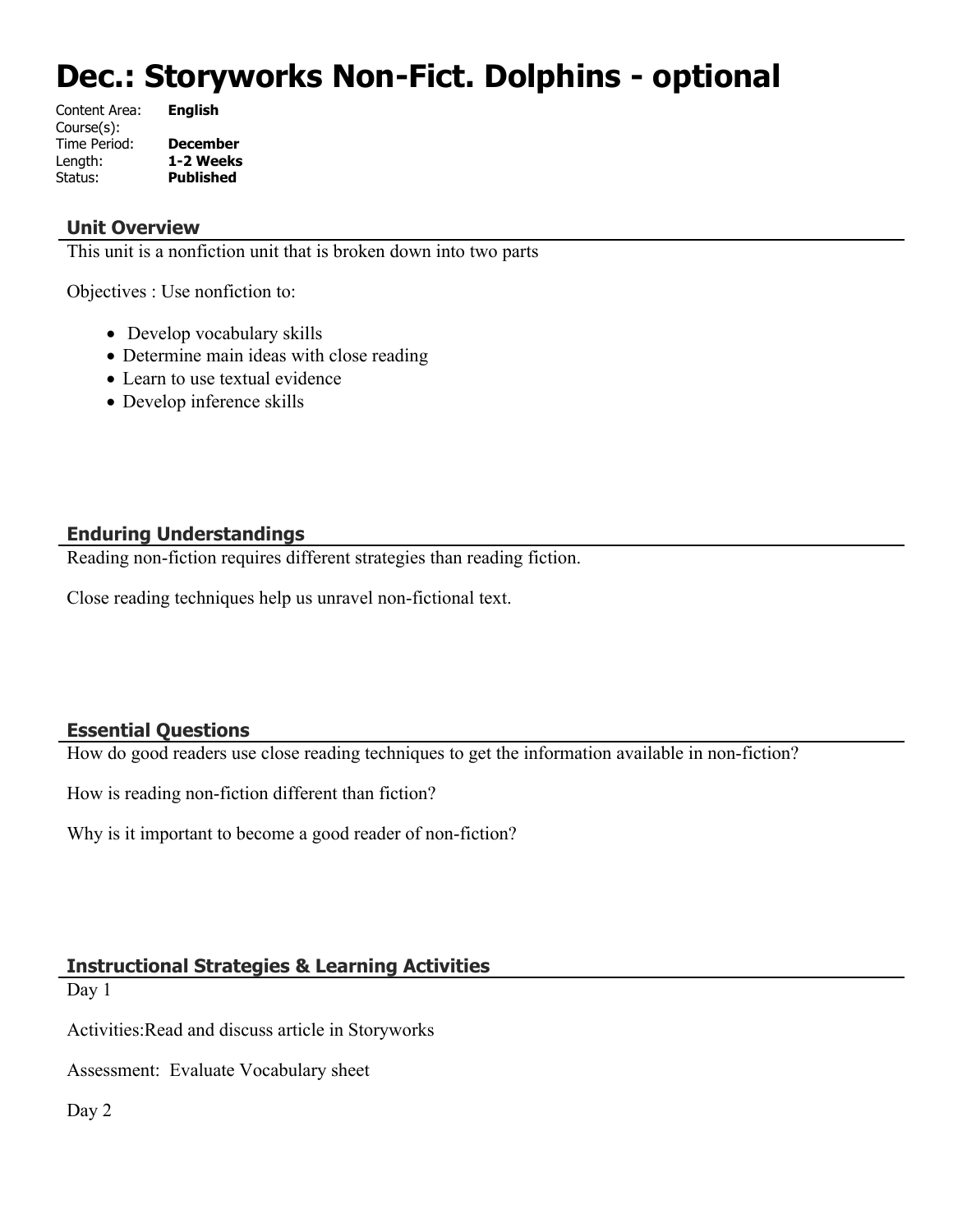Activities: Review vocabulary. Close reading of article. Answer close reading questions.

Assessment: Evaluate Close reading and critical thinking question.

Day 3

Activities: Review close reading questions. Show video on dolphins. Summarize with graphic organizer.

Assessment: Evaluate the students' summaries

Day 4

Activities: Review summaries. Problems and solutions in groups, Writing "Write to Win".

Assessment: Evaluate handout on inferences and handout on problems and solutions

Day 5

Activities:

- Students take quiz and vocab quiz
- Do pre-reading for "Malala the Powerful"

Assessment: Grade quizzes

#### "**Malala the Powerful" requires the students to compare two different texts – an informational article with a poem. There are important social studies and current events connections.**

## **Objectives:**

- Make connections between an informational text and a poem.
- Develop vocabulary skills
- Analyze writing structure to include supporting details
- Develop inference skills
- Reinforce figurative language

Materials: Storyworks booklet, handouts

Day 6

Activities: Continue Malala activities, read and discuss. .

Assessment: Evaluate close reading questions

Day 7

Activities: Close read, and discuss "In Darkest Hours"

Assessment: Evaluate handout of close reading questions for "In Darkest Night"

Day 8

Activities: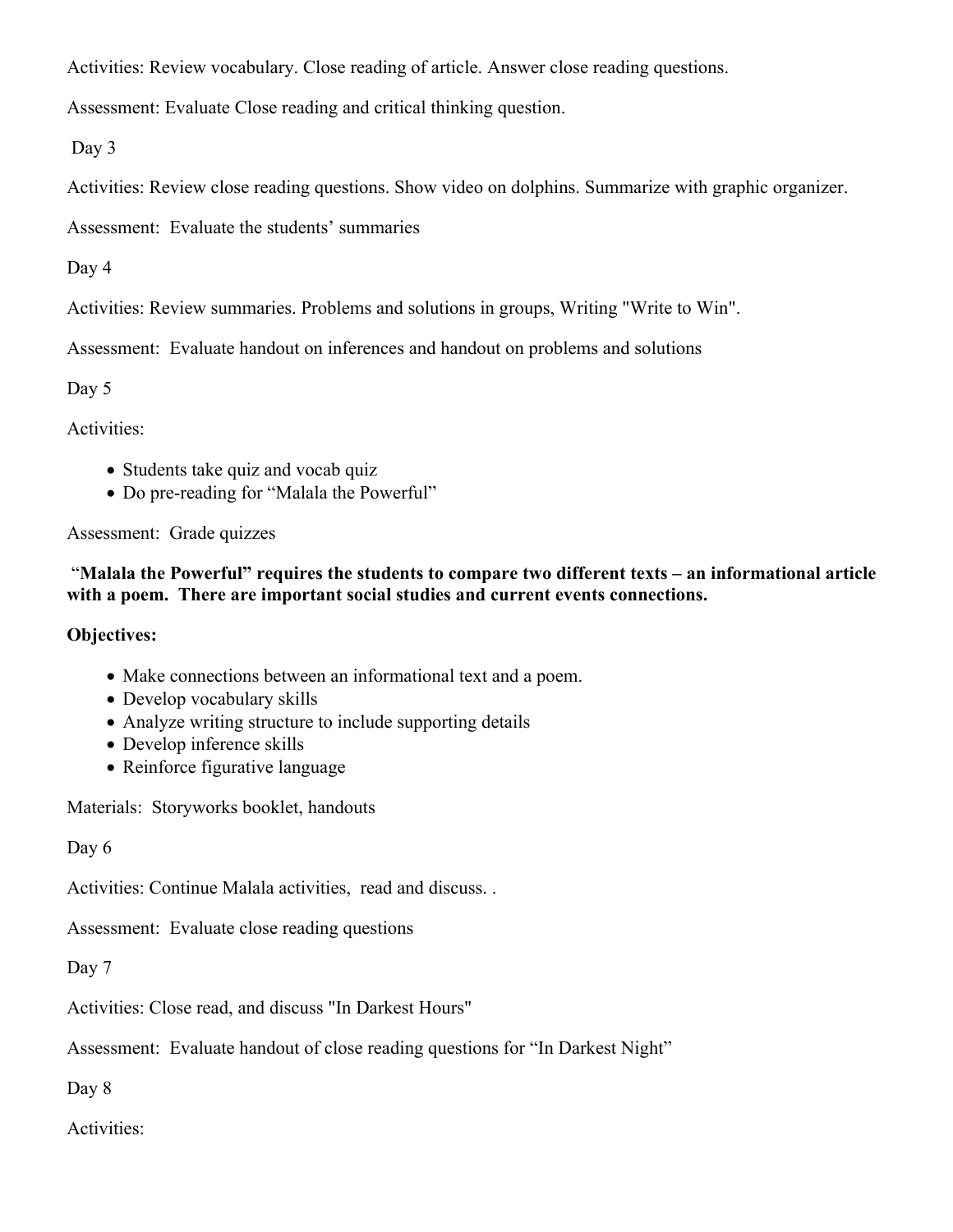• Students work in pairs to compare two texts by filling out the analyzing text handout

Assessment: Evaluate analyzing text handout

Day 9

Activities:

- Students take vocab quiz and reading comprehension quiz
- To prepare for persuasive writing, the students will analyze an argument

Assessment: Grade quizzes

## **Integration of Career Readiness, Life Literacies and Key Skills**

Students meet these standards through analyzing various texts, citing evidence, and then putting all of these ideas together to communicate with a peer.

| TECH.9.4.5.DC.4  | Model safe, legal, and ethical behavior when using online or offline technology (e.g.,<br>$8.1.5.NI.2$ ).                                                                                              |
|------------------|--------------------------------------------------------------------------------------------------------------------------------------------------------------------------------------------------------|
| TECH.9.4.5.GCA.1 | Analyze how culture shapes individual and community perspectives and points of view<br>(e.g., 1.1.5.C2a, RL.5.9, 6.1.5. HistoryCC.8).                                                                  |
| TECH.9.4.5.CT.1  | Identify and gather relevant data that will aid in the problem-solving process (e.g.,<br>2.1.5.EH.4, 4-ESS3-1, 6.3.5.CivicsPD.2).                                                                      |
| WRK.9.2.5.CAP.1  | Evaluate personal likes and dislikes and identify careers that might be suited to personal<br>likes.                                                                                                   |
| TECH.9.4.5.Cl.3  | Participate in a brainstorming session with individuals with diverse perspectives to expand<br>one's thinking about a topic of curiosity (e.g., 8.2.5.ED.2, 1.5.5.CR1a).                               |
| TECH.9.4.5.IML.2 | Create a visual representation to organize information about a problem or issue (e.g.,<br>4.MD.B.4, 8.1.5.DA.3).                                                                                       |
| TECH.9.4.5.CI.4  | Research the development process of a product and identify the role of failure as a part of<br>the creative process (e.g., W.4.7, 8.2.5.ED.6).                                                         |
| WRK.9.2.5.CAP.2  | Identify how you might like to earn an income.                                                                                                                                                         |
| WRK.9.2.5.CAP.3  | Identify qualifications needed to pursue traditional and non-traditional careers and<br>occupations.                                                                                                   |
| TECH.9.4.5.CT.2  | Identify a problem and list the types of individuals and resources (e.g., school, community<br>agencies, governmental, online) that can aid in solving the problem (e.g., 2.1.5.CHSS.1, 4-<br>ESS3-1). |
| TECH.9.4.5.DC.3  | Distinguish between digital images that can be reused freely and those that have copyright<br>restrictions.                                                                                            |
| WRK.9.2.5.CAP.4  | Explain the reasons why some jobs and careers require specific training, skills, and<br>certification (e.g., life guards, child care, medicine, education) and examples of these<br>requirements.      |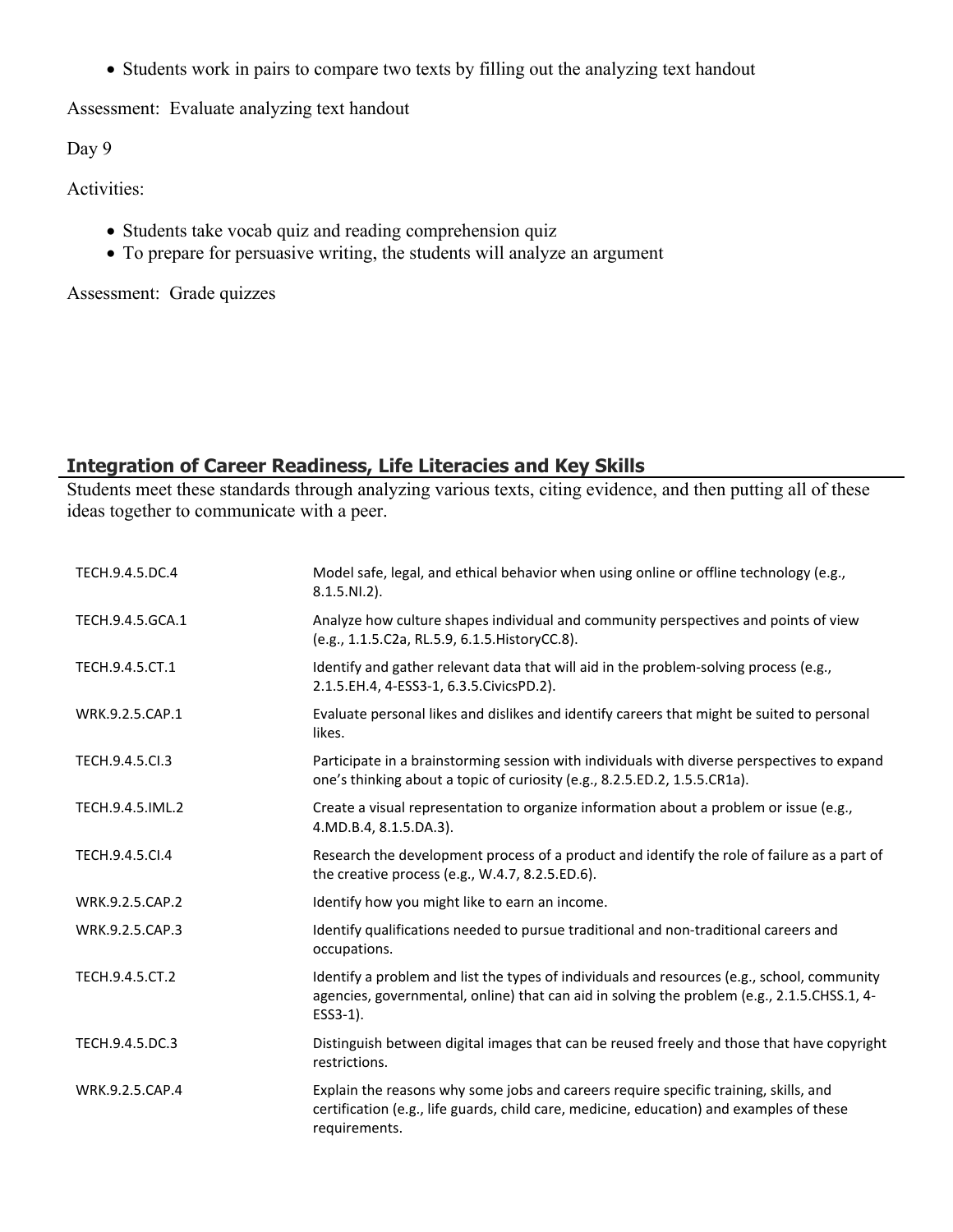## **Technology and Design Integration**

Students view videos in relation to the stories to then gain understanding into the behind the scenes of writing and researching.

| $CS.3-5.8.2.5.$ ITH.1 | Explain how societal needs and wants influence the development and function of a<br>product and a system.                                                                            |
|-----------------------|--------------------------------------------------------------------------------------------------------------------------------------------------------------------------------------|
|                       | Shared features allow for common troubleshooting strategies that can be effective for<br>many systems.                                                                               |
| CS.3-5.8.2.5.ED.2     | Collaborate with peers to collect information, brainstorm to solve a problem, and evaluate<br>all possible solutions to provide the best results with supporting sketches or models. |
| CS.3-5.8.1.5.CS.3     | Identify potential solutions for simple hardware and software problems using common<br>troubleshooting strategies.                                                                   |

## **Interdisciplinary Connections**

Students use their social studies skills to add insight into their writing.

| SOC.6.1.5. Civics PD.3 | Explain how and why it is important that people from diverse cultures collaborate to find<br>solutions to community, state, national, and global challenges.                                       |
|------------------------|----------------------------------------------------------------------------------------------------------------------------------------------------------------------------------------------------|
| SOC.6.1.5. Civics DP.1 | Using evidence, explain how the core civic virtues and democratic principles impact the<br>decisions made at the local, state, and national government (e.g., fairness, equality,<br>common good). |
| SOC.6.1.5. Civics DP.2 | Compare and contrast responses of individuals and groups, past and present, to violations<br>of fundamental rights (e.g., fairness, civil rights, human rights).                                   |

## **Differentiation**

- Understand that gifted students, just like all students, come to school to learn and be challenged.
- Pre-assess your students. Find out their areas of strength as well as those areas you may need to address before students move on.
- Consider grouping gifted students together for at least part of the school day.
- Plan for differentiation. Consider pre-assessments, extension activities, and compacting the curriculum.
- Use phrases like "You've shown you don't need more practice" or "You need more practice" instead of words like "qualify" or "eligible" when referring to extension work.
- Encourage high-ability students to take on challenges. Because they're often used to getting good grades, gifted students may be risk averse.

#### **Definitions of Differentiation Components**:

- $\circ$  Content the specific information that is to be taught in the lesson/unit/course of instruction.
- o Process how the student will acquire the content information.
- o Product how the student will demonstrate understanding of the content.
- o Learning Environment the environment where learning is taking place including physical location and/or student grouping

#### **Differentiation occurring in this unit:**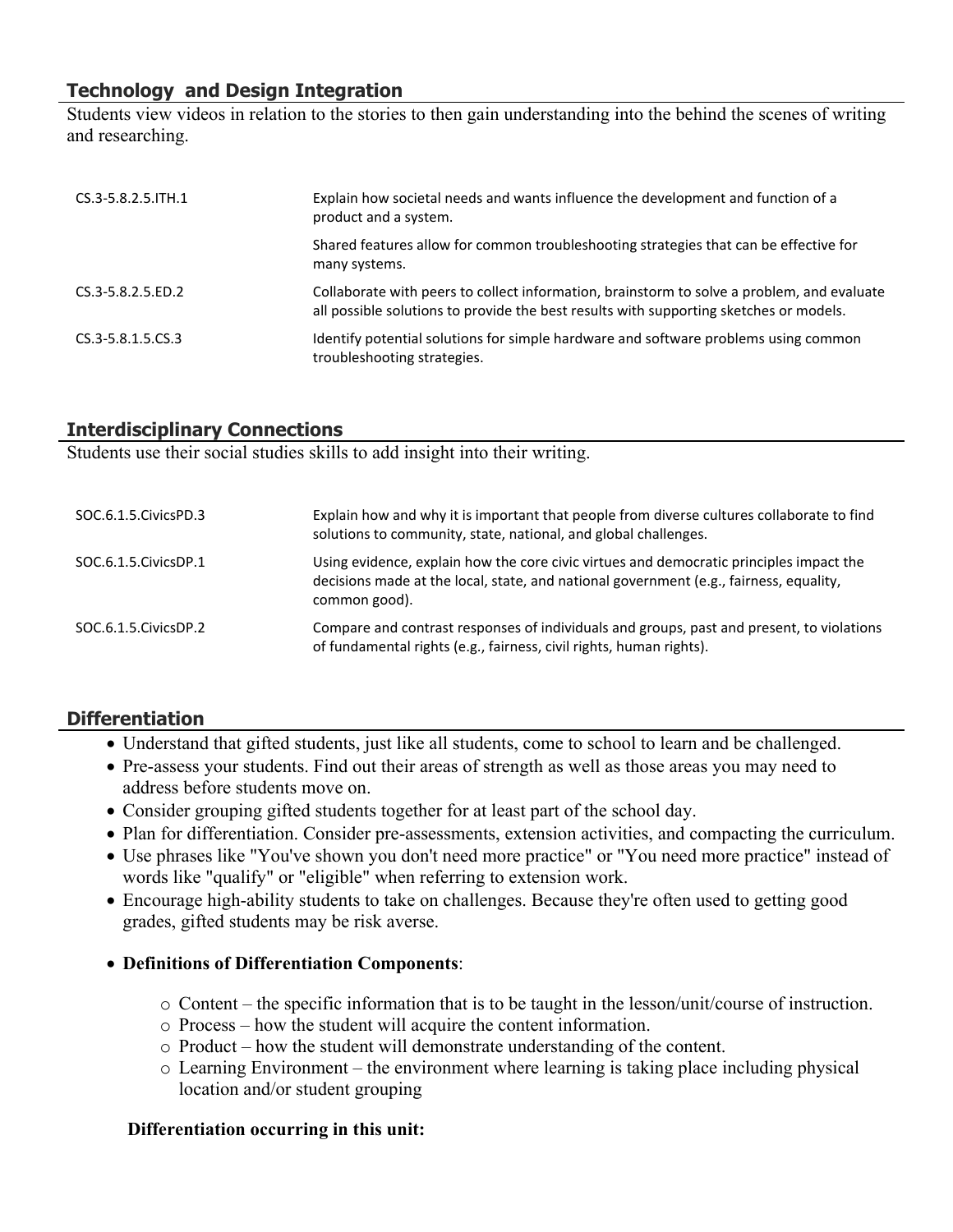Lower level version of the article, two levels for graphic organizer for summarizing and making inferences, two levels for the comprehension quiz

Advanced students – research "swim with dolphin programs"

## **Modifications & Accommodations**

Refer to QSAC EXCEL SMALL SPED ACCOMMOCATIONS spreadsheet in this discipline.

#### **Modifications and Accommodations used in this unit:**

Follow IEP accommodations

offer graphic organizers

## **Benchmark Assessments**

**Benchmark Assessments** are given periodically (e.g., at the end of every quarter or as frequently as once per month) throughout a school year to establish baseline achievement data and measure progress toward a standard or set of academic standards and goals.

## **Schoolwide Benchmark assessments:**

Aimsweb benchmarks 3X a year

Linkit Benchmarks 3X a year

DRA

## **Additional Benchmarks used in this unit:**

AimsWeb testing and writing samples

Linkit testing 3 times a year.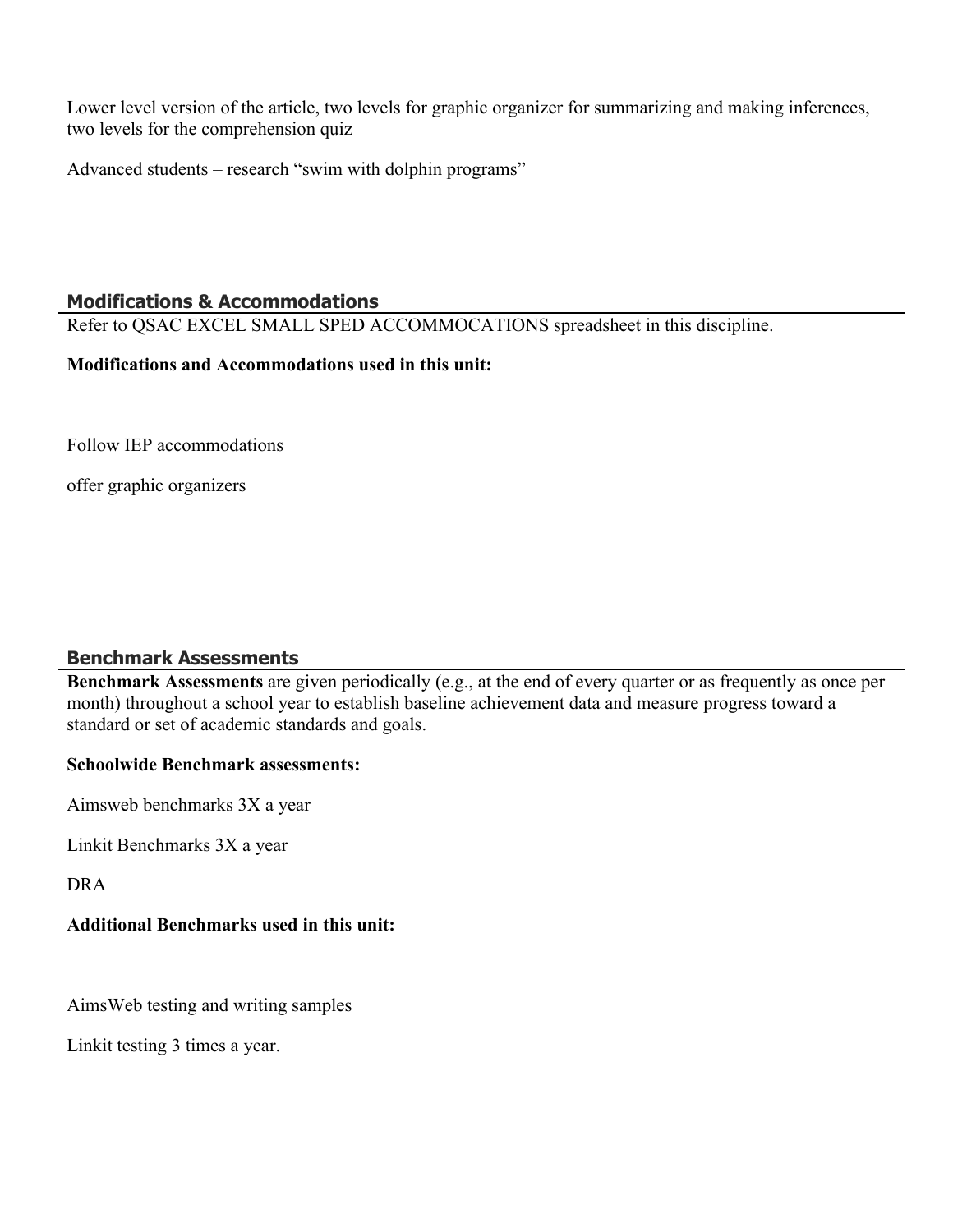#### **Formative Assessments**

Assessment allows both instructor and student to monitor progress towards achieving learning objectives, and can be approached in a variety of ways. **Formative assessment** refers to tools that identify misconceptions, struggles, and learning gaps along the way and assess how to close those gaps. It includes effective tools for helping to shape learning, and can even bolster students' abilities to take ownership of their learning when they understand that the goal is to improve learning, not apply final marks (Trumbull and Lash, 2013). It can include students assessing themselves, peers, or even the instructor, through writing, quizzes, conversation, and more. In short, formative assessment occurs throughout a class or course, and seeks to improve student achievement of learning objectives through approaches that can support specific student needs (Theal and Franklin, 2010, p. 151).

#### **Formative Assessments used in this unit:**

Teacher observation and conferencing

discussion

worksheets

teacher observation

#### **Summative Assessments**

**Summative assessments** evaluate student learning, knowledge, proficiency, or success at the conclusion of an instructional period, like a unit, course, or program. Summative assessments are almost always formally graded and often heavily weighted (though they do not need to be). Summative assessment can be used to great effect in conjunction and alignment with formative assessment, and instructors can consider a variety of ways to combine these approaches.

#### **Summative assessments for this unit:**

Final test

## **Instructional Materials**

Storyworks materials

see lesson plans above